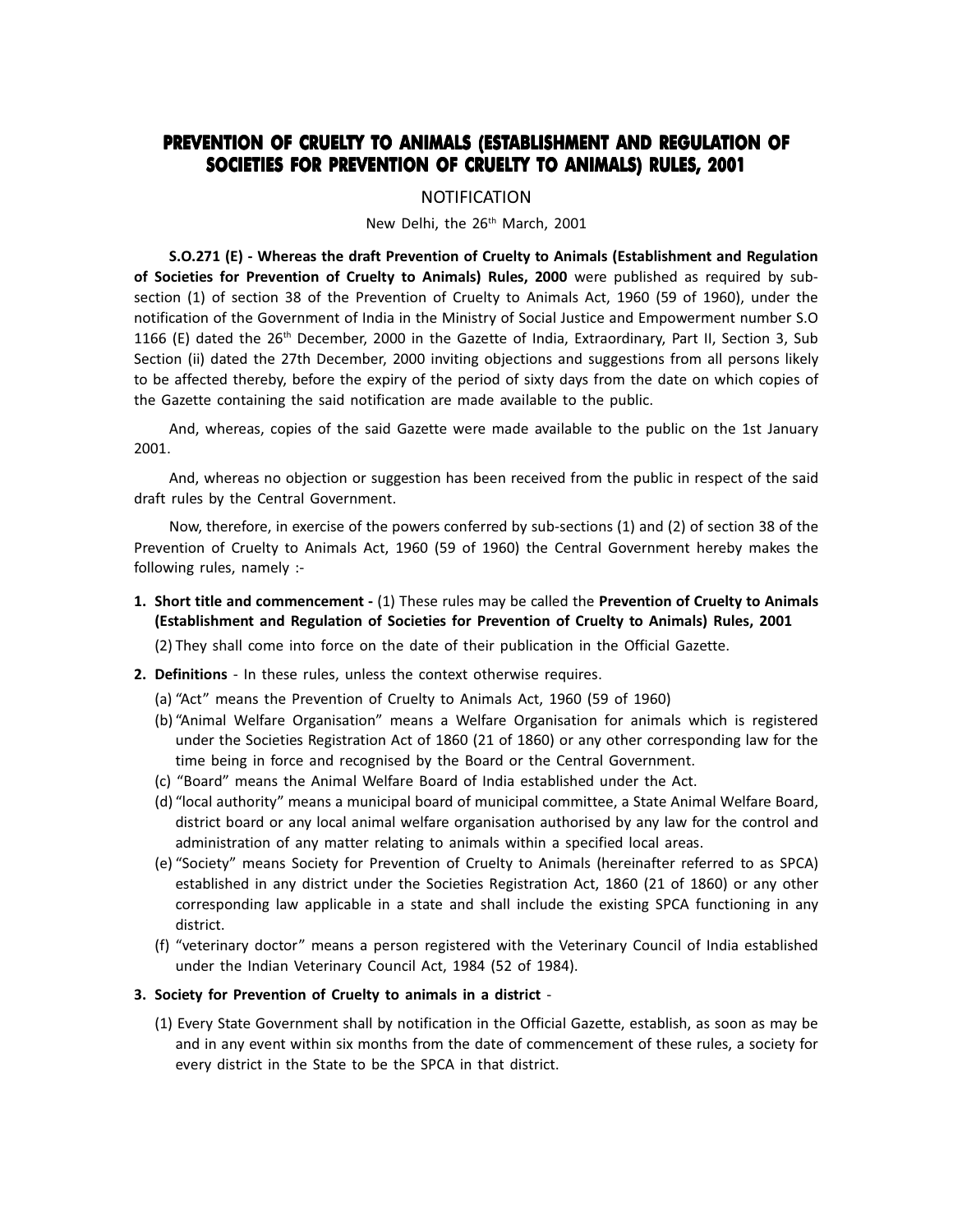Provided that any society for Prevention of Cruelty to Animals functioning in any district on the date of commencement of these rules shall continue to discharge its functions till establishment of the SPCA in that district under these rules.

- (2) The Managing Committee of the Society shall be appointed by the State Government or the local authority of the district consisting of a Chairperson to be appointed by the State Government or the local authority of the district, as the case may be with the concurrence of the Board and shall consist of such number of other members as may be considered necessary by the State Government or the local authority of the district subject to the condition that-
	- (i) at least two members shall be representatives of the Animal Welfare Organisations which are actively involved in the work of prevention of cruelty to animals and welfare of animals preferably from within the district; and
	- (ii) at least two members shall be the persons elected by the general body of members of the Society.
- (3) The duties and powers of the Society shall be to aid the Government, the Board and local authority in enforcing the provisions of the Act and to make such bye-laws and guidelines as it may deem necessary for the efficient discharge of its duties.
- (4) The Society, or any person authorized by it in this behalf, if it or he has reasonable grounds for believing that any person has committed an offence under the Act, it or such authorized person may require such person to produce forthwith any animal in his possession, control, custody or ownership, or any license, permit or any other document granted to such person or required to be kept by him under the provisions of the Act and may stop any vehicle or enter into any premises in order to conduct a search or inquiry and may seize an animal in respect of which it or such authorized person has reason to believe that an offence under the Act is being committed, and deal with it in accordance with law.
- (5) In addition to the powers conferred by these rules, the State Government may, in consultation with the Board, confer such other powers upon any Society for exercising the powers and discharging the functions assigned to it under these rules.
- **4. Setting up of infirmaries and animal shelters**  (1) Every State Government shall provide adequate land and other facilities to the Society for the purpose of constructing infirmaries and animal shelters.
	- (2) Every infirmary and animal shelter shall have
		- (i) a full time veterinary doctor and other staff for the effective running and maintenance of such infirmary or animal shelter; and
		- (ii) an administrator who shall be appointed by the Society.
	- (3) Every Society shall, through its administrator or otherwise, supervise the overall functioning of the infirmaries and animal shelters under its control and jurisdiction.
	- (4) All cattle pounds and pinjrapoles owned and run by a local authority shall be managed by such authority jointly with the Society or Animal Welfare Organisations.

## **5. Regulation of SPCAs**

(1) Every Society shall submit its annual report to the Board incorporating therein the activities undertaken by it for the welfare of animals and the steps or measures taken by it to implement various provisions of the Act and the rules made thereunder along with annual accounts duly